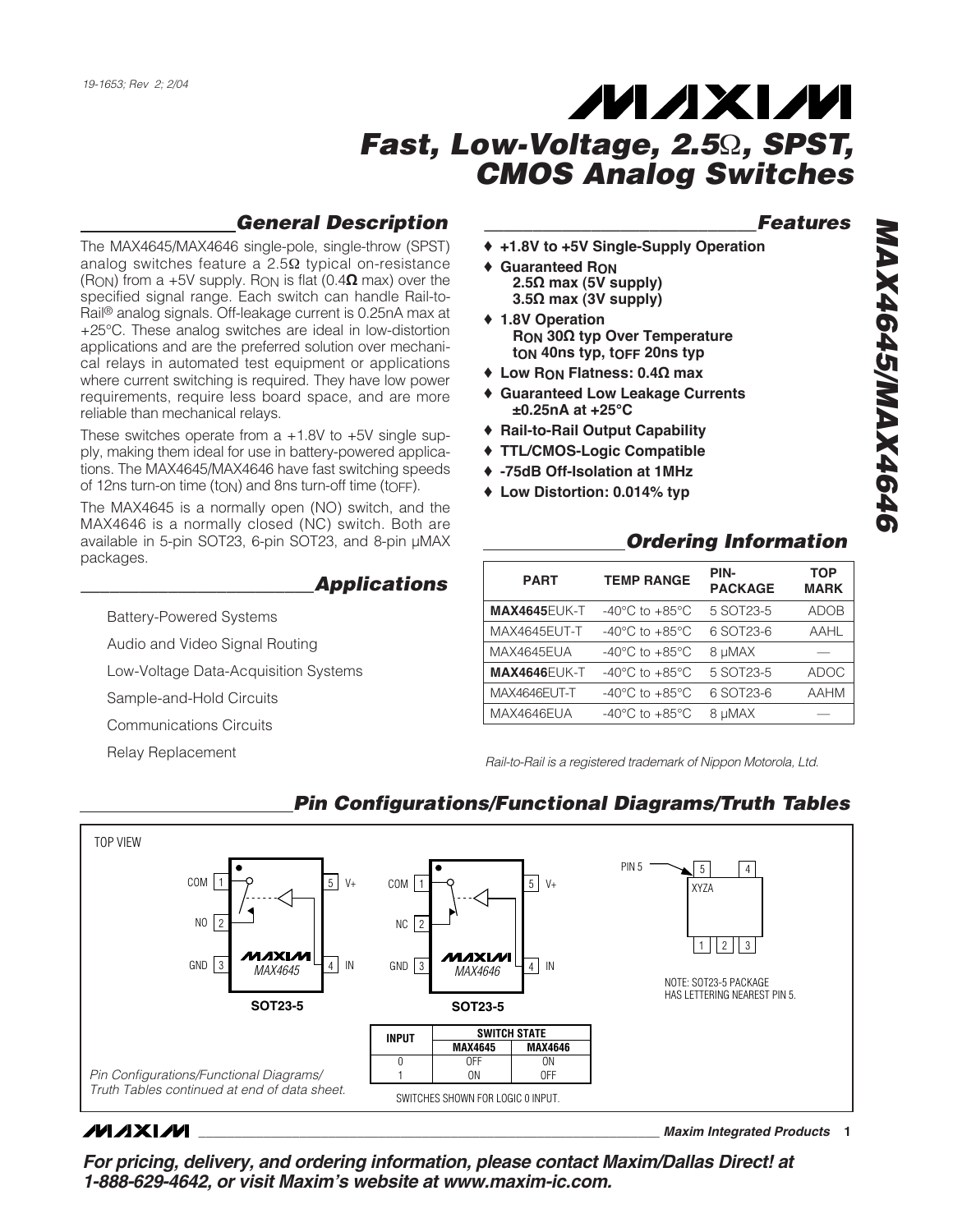### **ABSOLUTE MAXIMUM RATINGS**

| Peak Current COM, NO, NC             |  |
|--------------------------------------|--|
| (pulsed at 1ms 10% duty cycle)±100mA |  |

| Continuous Power Dissipation ( $T_A = +70^{\circ}C$ ) |  |
|-------------------------------------------------------|--|
| 5-Pin SOT23 (derate 7.1mW/°C above+70°C)571mW         |  |
| 6-Pin SOT23 (derate 8.7mW/°C above +70°C)696mW        |  |
| 8-Pin µMAX (derate 4.1mW/°C above+70°C)330mW          |  |
|                                                       |  |
|                                                       |  |
| Lead Temperature (soldering, 10s) +300°C              |  |

**Note 1:** Signals on NO, NC, or COM, exceeding V+ or GND are clamped by internal diodes. Limit forward current to maximum current rating.

*Stresses beyond those listed under "Absolute Maximum Ratings" may cause permanent damage to the device. These are stress ratings only, and functional operation of the device at these or any other conditions beyond those indicated in the operational sections of the specifications is not implied. Exposure to absolute maximum rating conditions for extended periods may affect device reliability.*

### **ELECTRICAL CHARACTERISTICS—Single +5V Supply**

 $(V_+ = 4.5V$  to 5.5V,  $V_{\text{I}} = 2.4V$ ,  $V_{\text{I}} = 0.8V$ ,  $T_A = T_{\text{MIN}}$  to  $T_{\text{MAX}}$ , unless otherwise specified.) (Notes 2, 3)

| <b>PARAMETER</b>                        | <b>SYMBOL</b>                                         | <b>CONDITIONS</b>                                                                         |                              |             | <b>TYP</b> | <b>MAX</b> | <b>UNITS</b> |  |
|-----------------------------------------|-------------------------------------------------------|-------------------------------------------------------------------------------------------|------------------------------|-------------|------------|------------|--------------|--|
| <b>ANALOG SWITCH</b>                    |                                                       |                                                                                           |                              |             |            |            |              |  |
| Input Voltage Range                     | V <sub>COM</sub><br>V <sub>NO</sub> , V <sub>NC</sub> |                                                                                           |                              | $\mathbf 0$ |            | $V +$      | $\vee$       |  |
| COM to NO or NC                         | RON                                                   | $I_{COM} = 10mA$ ,<br>$V_{NO}$ or $V_{NC} = 0$ to $V_{+}$ ,                               | $T_A = +25$ °C               |             | 1.5        | 2.5        | Ω            |  |
| On-Resistance                           |                                                       | $V + = 4.5V$                                                                              | $T_A = T_{MIN}$ to $T_{MAX}$ |             |            | 3          |              |  |
| On-Resistance Flatness                  | RFLAT(ON)                                             | $l_{COM} = 10mA$ ,<br>$V_{NO}$ or $V_{NC} = 0$ to $V_{+}$ ,                               | $T_A = +25$ °C               |             | 0.1        | 0.4        | Ω            |  |
| (Note 4)                                |                                                       | $V_+ = 4.5V$                                                                              | $T_A = T_{MIN}$ to $T_{MAX}$ |             |            | 0.6        |              |  |
| Off-Leakage Current                     | INO(OFF),                                             | $V_{COM} = 1V, 4.5V$                                                                      | $T_A = +25$ °C               | $-0.25$     | 0.01       | 0.25       | nA           |  |
| (NO or NC) (Notes 5, 6)                 | INC(OFF)                                              | $V_{\text{NO}}$ or $V_{\text{NC}} = 4.5V$ , 1V;<br>$V + 5.5V$                             | $T_A = T_{MIN}$ to $T_{MAX}$ | $-0.35$     |            | 0.35       |              |  |
| COM Off-Leakage Current<br>(Notes 5, 6) | ICOM(OFF)                                             | $V_{COM} = 1V, 4.5V$ ;<br>$V_{\text{NO}}$ or $V_{\text{NC}} = 4.5V$ , 1V;<br>$V + 5.5V$   | $T_A = +25$ °C               | $-0.25$     | 0.01       | 0.25       | nA           |  |
|                                         |                                                       |                                                                                           | $T_A = T_{MIN}$ to $T_{MAX}$ | $-0.35$     |            | 0.35       |              |  |
| COM On-Leakage Current<br>(Notes 5, 6)  | ICOM(ON)                                              | $V_+ = 5.5V$ ; $V_{COM} = 4.5V$ ,<br>1V; $V_{NO}$ or $V_{NC} = 4.5V$ ,<br>1V, or floating | $TA = +25^{\circ}C$          | $-0.25$     | 0.01       | 0.25       | nA           |  |
|                                         |                                                       |                                                                                           | $T_A = T_{MIN}$ to $T_{MAX}$ | $-0.35$     |            | 0.35       |              |  |
| <b>LOGIC INPUT</b>                      |                                                       |                                                                                           |                              |             |            |            |              |  |
| Input Logic High                        | V <sub>IH</sub>                                       |                                                                                           |                              | 2.4         |            |            | V            |  |
| Input Logic Low                         | $V_{\parallel}$                                       |                                                                                           |                              |             |            | 0.8        | V            |  |
| Logic Input Current                     | <sup>I</sup> IN                                       | $V_{IN} = 0.8V$ or 2.4V                                                                   |                              | $-0.1$      | 0.005      | 0.1        | μA           |  |
| <b>SWITCH DYNAMIC CHARACTERISTICS</b>   |                                                       |                                                                                           |                              |             |            |            |              |  |
| Turn-On Time (Note 5)                   | ton                                                   | $V_{NQ}$ , $V_{NC} = 3V$ , $R_1 = 300\Omega$ ,                                            | $T_A = +25$ °C               |             | 12         | 15         | ns           |  |
|                                         |                                                       | $C_{L}$ = 35pF, Figure 2                                                                  | $T_A = T_{MIN}$ to $T_{MAX}$ |             |            | 18         |              |  |
| Turn-Off Time (Note 5)                  | toFF                                                  | $V_{NQ}$ , $V_{NC} = 3V$ , $R_1 = 300\Omega$ ,                                            | $T_A = +25$ °C               |             | 8          | 10         | ns           |  |
|                                         |                                                       | $C_{L}$ = 35pF, Figure 2<br>$T_A = T_{MIN}$ to $T_{MAX}$                                  |                              |             |            | 12         |              |  |

/VI/IXI/VI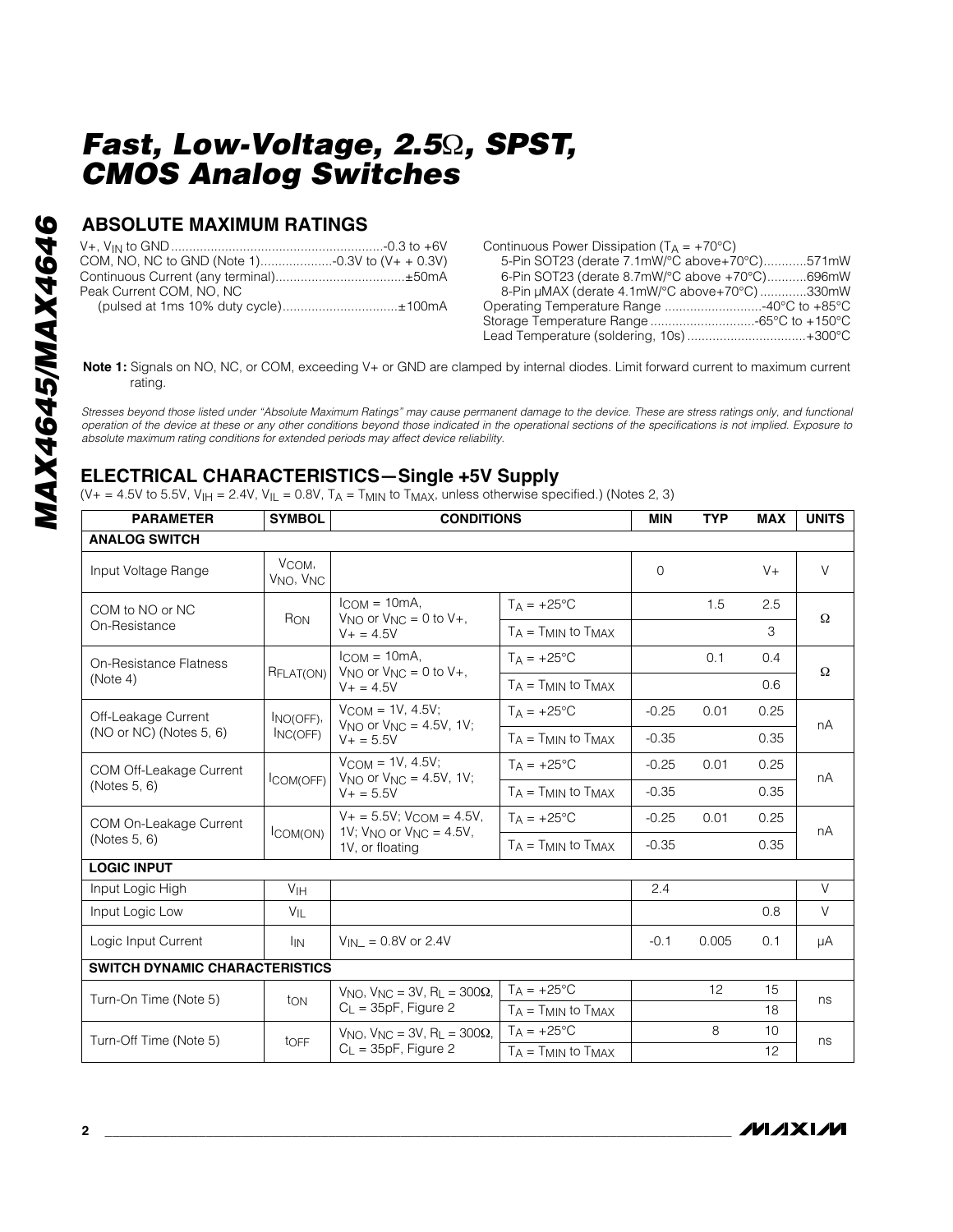### **ELECTRICAL CHARACTERISTICS—Single +5V Supply (continued)**

 $(V_+ = 4.5V$  to 5.5V,  $V_{\text{I}} = 2.4V$ ,  $V_{\text{I}} = 0.8V$ ,  $T_A = T_{\text{MIN}}$  to  $T_{\text{MAX}}$ , unless otherwise specified.) (Notes 2, 3)

| <b>PARAMETER</b>                 | <b>SYMBOL</b>    | <b>CONDITIONS</b>                                                                          | <b>TYP</b><br><b>MIN</b>     | <b>MAX</b> | <b>UNITS</b> |    |  |  |
|----------------------------------|------------------|--------------------------------------------------------------------------------------------|------------------------------|------------|--------------|----|--|--|
| Charge Injection                 | Q                | $V_{GEN} = 2V$ , $C_L = 1.0nF$ ,<br>$R_{\text{GFN}} = 0$ , Figure 3                        | $T_A = +25^{\circ}C$         | 5          |              | рC |  |  |
| NO or NC Capacitance             | $C$ OFF          | $V_{NO}$ , $V_{NC}$ = GND,<br>$f = 1$ MHz, Figure 5                                        | $Ta = +25^{\circ}C$          | 17         |              | pF |  |  |
| COM Off-Capacitance              | CCOM             | $V_{\text{COM}} =$ GND, $f = 1$ MHz,<br>$T_A = +25$ °C<br>17<br>Figure 5                   |                              |            | pF           |    |  |  |
| COM On-Capacitance               | CCOM             | $V_{COM} = V_{NO}$ , $V_{NC} = GND$<br>$f = 1$ MHz, Figure 5                               | $T_A = +25^{\circ}C$         | 38         |              | рF |  |  |
|                                  | V <sub>ISO</sub> | $V_{NO} = V_{NC} = 1V_{RMS}$<br>$R_1 = 50\Omega$ , $C_1 = 5pF$ ,<br>$f = 10$ MHz, Figure 4 | $Ta = +25^{\circ}C$          | -55        |              | dB |  |  |
| Off-Isolation (Note 7)           |                  | $V_{NO} = V_{NC} = 1V_{RMS}$<br>$R_1 = 50\Omega$ , $C_1 = 5pF$ ,<br>$f = 1$ MHz, Figure 4  | $T_A = +25^{\circ}C$         | $-75$      |              | dB |  |  |
| <b>Total Harmonic Distortion</b> | <b>THD</b>       | $R_1 = 600\Omega$ , 5Vp-p,<br>$T_A = +25$ °C<br>0.014<br>$f = 20Hz$ to 20kHz               |                              |            | $\%$         |    |  |  |
| <b>POWER SUPPLY</b>              |                  |                                                                                            |                              |            |              |    |  |  |
| Positive Supply Current          | $ +$             | $V_+$ = 5.5V, $V_{IN}$ = 0 or V <sub>+</sub> ,                                             | $T_A = +25$ °C               | 0.0001     |              | μA |  |  |
|                                  |                  | all channels on or off                                                                     | $T_A = T_{MIN}$ to $T_{MAX}$ |            | 1.0          |    |  |  |

### **ELECTRICAL CHARACTERISTICS—Single +3V Supply**

(V+ = 2.7V to 3.3V, V<sub>IH</sub> = 2.0V, V<sub>IL</sub> = 0.4V, T<sub>A</sub> = T<sub>MIN</sub> to T<sub>MAX</sub>, unless otherwise specified.) (Notes 2, 3)

| <b>PARAMETER</b>                       | <b>SYMBOL</b>                                           | <b>CONDITIONS</b>                                                                        | MIN                          | <b>TYP</b> | <b>MAX</b> | <b>UNITS</b> |        |
|----------------------------------------|---------------------------------------------------------|------------------------------------------------------------------------------------------|------------------------------|------------|------------|--------------|--------|
| <b>ANALOG SWITCH</b>                   |                                                         |                                                                                          |                              |            |            |              |        |
| Input Voltage Range                    | V <sub>COM</sub> ,<br>V <sub>NO</sub> , V <sub>NC</sub> |                                                                                          |                              | $\Omega$   |            | $V +$        | $\vee$ |
| COM to NO or NC                        | R <sub>ON</sub>                                         | $l_{COM} = 10mA$ ,<br>$V_{\text{N}\cap}$ or $V_{\text{N}\cap} = 0$ to $V_{\pm}$ .        | $T_A = +25$ °C               |            | 2.5        | 3.5          | Ω      |
| On-Resistance                          |                                                         | $V_+ = 2.7V$                                                                             | $T_A = T_{MIN}$ to $T_{MAX}$ |            |            | 4.5          |        |
| On-Resistance Flatness                 |                                                         | $l_{COM} = 10mA$<br>$V_{NO}$ or $V_{NC} = 0$ to $V_{+}$ ,<br>RFLAT(ON)<br>$V_+ = 2.7V$   | $Ta = +25^{\circ}C$          |            | 0.5        | 0.9          | Ω      |
| (Note 4)                               |                                                         |                                                                                          | $T_A = T_{MIN}$ to $T_{MAX}$ |            |            |              |        |
| Off-Leakage Current                    | INO(OFF),                                               | $V_{COM} = 1V$ , $3V$ ;<br>$V_{\text{NO}}$ or $V_{\text{NC}} = 3V$ , 1V;<br>$V + = 3.3V$ | $T_A = +25$ °C               | $-0.25$    | 0.01       | 0.25         | nA     |
| $(NO or NC)$ (Notes 5, 6)              | INC(OFF)                                                |                                                                                          | $T_A = T_{MIN}$ to $T_{MAX}$ | $-0.35$    |            | 0.35         |        |
| COM Off-Leakage Current                |                                                         | $V_{\text{COM}} = 1V$ , 3V;<br>$V_{\text{NO}}$ or $V_{\text{NC}} = 3V$ , 1V;             | $Ta = +25^{\circ}C$          | $-0.25$    | 0.01       | 0.25         | nA     |
| (Notes 5, 6)                           | COM(OFF)<br>$V_+ = 3.3V$                                |                                                                                          | $T_A = T_{MIN}$ to $T_{MAX}$ | $-0.35$    |            | 0.35         |        |
| COM On-Leakage Current<br>(Notes 5, 6) | ICOM(ON)                                                | $V_+ = 3.3V$ ; $V_{\text{COM}} = 1V$ , $3V$ ;                                            | $T_A = +25^{\circ}C$         | $-0.25$    | 0.01       | 0.25         | nA     |
|                                        |                                                         | $V_{NO}$ or $V_{NC} = 1V$ ,<br>3V or floating                                            | $T_A = T_{MIN}$ to $T_{MAX}$ | $-0.35$    |            | 0.35         |        |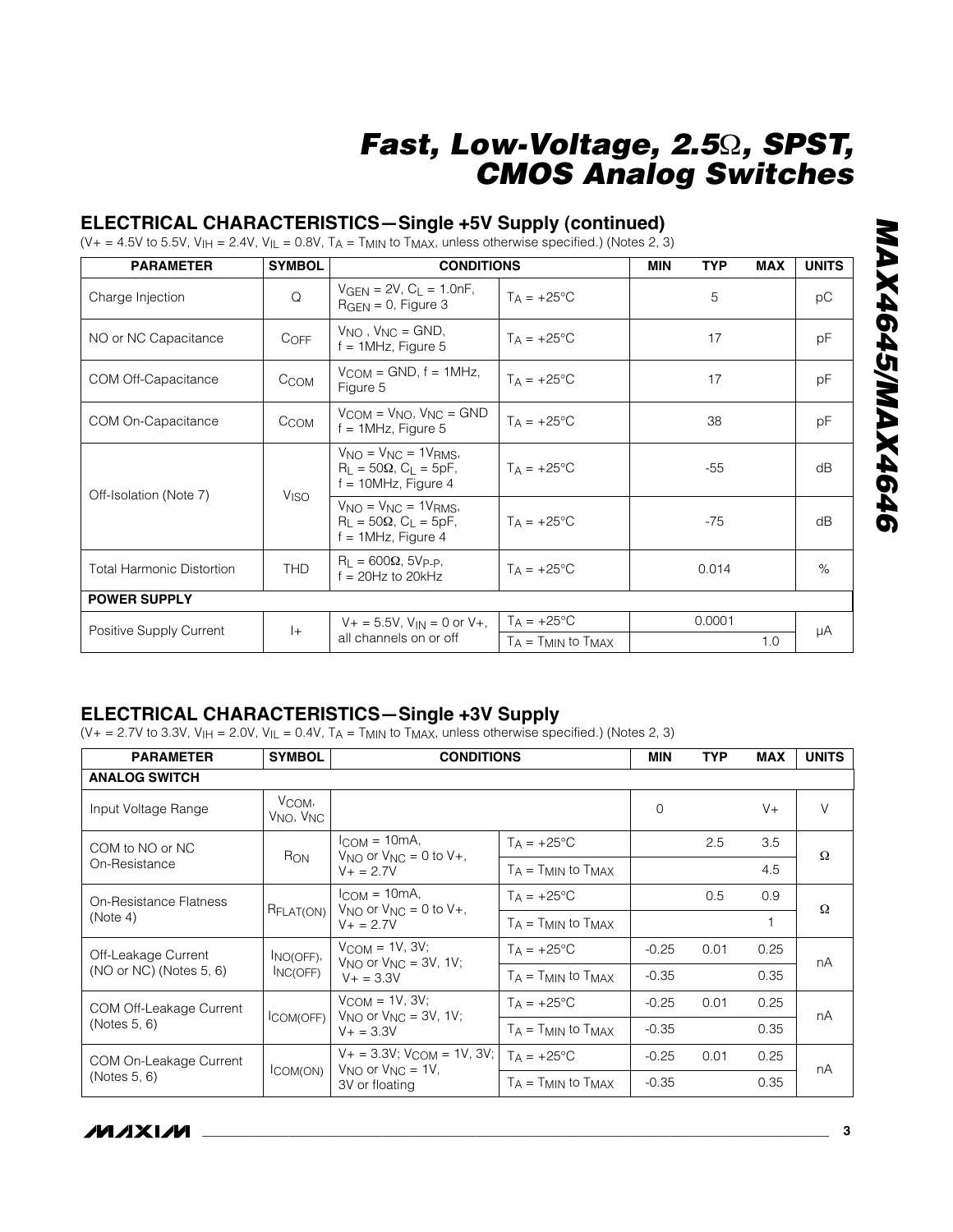### **ELECTRICAL CHARACTERISTICS—Single +3V Supply (continued)**

(V+ = 2.7V to 3.3V, V<sub>IH</sub> = 2.0V, V<sub>IL</sub> = 0.4V, T<sub>A</sub> = T<sub>MIN</sub> to T<sub>MAX</sub>, unless otherwise specified.) (Notes 2, 3)

| <b>PARAMETER</b>                      | <b>SYMBOL</b>   | <b>CONDITIONS</b>                                                                                       |                              |       | <b>TYP</b> | <b>MAX</b>   | <b>UNITS</b> |  |  |
|---------------------------------------|-----------------|---------------------------------------------------------------------------------------------------------|------------------------------|-------|------------|--------------|--------------|--|--|
| <b>LOGIC INPUT</b>                    |                 |                                                                                                         |                              |       |            |              |              |  |  |
| Input Logic High                      | V <sub>IH</sub> |                                                                                                         |                              | 2.0   |            |              | $\vee$       |  |  |
| Input Logic Low                       | $V_{IL}$        |                                                                                                         |                              |       |            | 0.4          | $\vee$       |  |  |
| Logic Input Current                   | <sup>I</sup> IN | $V_{IN} = 0.4V$ or 2.0V                                                                                 |                              | $-1$  | 0.005      | $\mathbf{1}$ | μA           |  |  |
| <b>SWITCH DYNAMIC CHARACTERISTICS</b> |                 |                                                                                                         |                              |       |            |              |              |  |  |
| Turn-On Time (Note 5)                 | ton             | $VNO$ , $VNC = 2.0V$ ,<br>$R_1 = 300\Omega$ , $C_1 = 35pF$ ,                                            | $T_A = +25$ °C               |       | 12         | 15           | ns           |  |  |
|                                       |                 | Figure 2                                                                                                | $T_A = T_{MIN}$ to $T_{MAX}$ |       |            | 20           |              |  |  |
| Turn-Off Time (Note 5)                |                 | $VNO$ , $VNC = 2.0V$ ,<br>$R_L = 300\Omega$ , $C_L = 35pF$ ,                                            | $T_A = +25$ °C               |       | 8          | 10           |              |  |  |
|                                       | toFF            | Figure 2                                                                                                | $T_A = T_{MIN}$ to $T_{MAX}$ |       |            | 13           | ns           |  |  |
| Charge Injection                      | Q               | $V_{\text{GFN}} = 1.5V, C_1 = 1.0nF,$<br>$RGEN = 0$ , Figure 3                                          | $T_A = +25$ °C               |       | 4          |              | pC           |  |  |
| NO or NC Capacitance                  | $C_{OFF}$       | $V_{NO}$ , $V_{NC}$ = GND,<br>$f = 1$ MHz, Figure 5                                                     | $T_A = +25$ °C               |       | 17         |              | pF           |  |  |
| COM Off-Capacitance                   | CCOM            | $V_{COM} = GND$ , $f = 1MHz$ ,<br>Figure 5                                                              | $TA = +25^{\circ}C$          |       | 17         |              | pF           |  |  |
| COM On-Capacitance                    | CCOM            | $V_{COM} = V_{NO}$ , $V_{NC} = GND$ ,<br>$f = 1$ MHz, Figure 5                                          | $T_A = +25$ °C               |       | 38         |              | pF           |  |  |
|                                       | Viso            | $V_{NO} = V_{NC} = 1V_{RMS}$<br>$R_1 = 50\Omega$ , $C_1 = 5pF$ ,<br>$f = 10$ MHz, Figure 4              | $T_A = +25$ °C<br>$-55$      |       |            | dB           |              |  |  |
| Off-Isolation (Note 7)                |                 | $V_{NO} = V_{NC} = 1V_{RMS}$<br>$R_{\perp}$ = 50 $\Omega$ , $C_{\perp}$ = 5pF,<br>$f = 1$ MHz, Figure 4 | $T_A = +25$ °C               | $-75$ |            |              |              |  |  |
| <b>POWER SUPPLY</b>                   |                 |                                                                                                         |                              |       |            |              |              |  |  |
| Positive Supply Current               | $ +$            | $V_+ = 3.3V$ , $V_{IN} = 0$ or $V_+$ ,                                                                  | $T_A = +25^{\circ}C$         |       | 0.0001     |              | μA           |  |  |
|                                       |                 | all channels on or off<br>$T_A = T_{MIN}$ to $T_{MAX}$                                                  |                              |       |            | 1.0          |              |  |  |

**Note 2:** The algebraic convention, where the most negative value is a minimum and the most positive value is a maximum, is used in this data sheet.

**Note 3:** SOT packages are 100% production tested at +25°C. Limits at the maximum rated temperature are guaranteed by correlation.

**Note 4:** Flatness is defined as the difference between the maximum and the minimum value of on-resistance as measured over the specified analog signal ranges.

**Note 5:** Guaranteed by design.

**Note 6:** Leakage parameters are 100% tested at +85°C and guaranteed by correlation at +25°C.

**Note 7:** Off-Isolation =  $20\log_{10}(V_{COM}/V_{NO})$ ,  $V_{COM}$  = output,  $V_{NO}$  = input to off switch.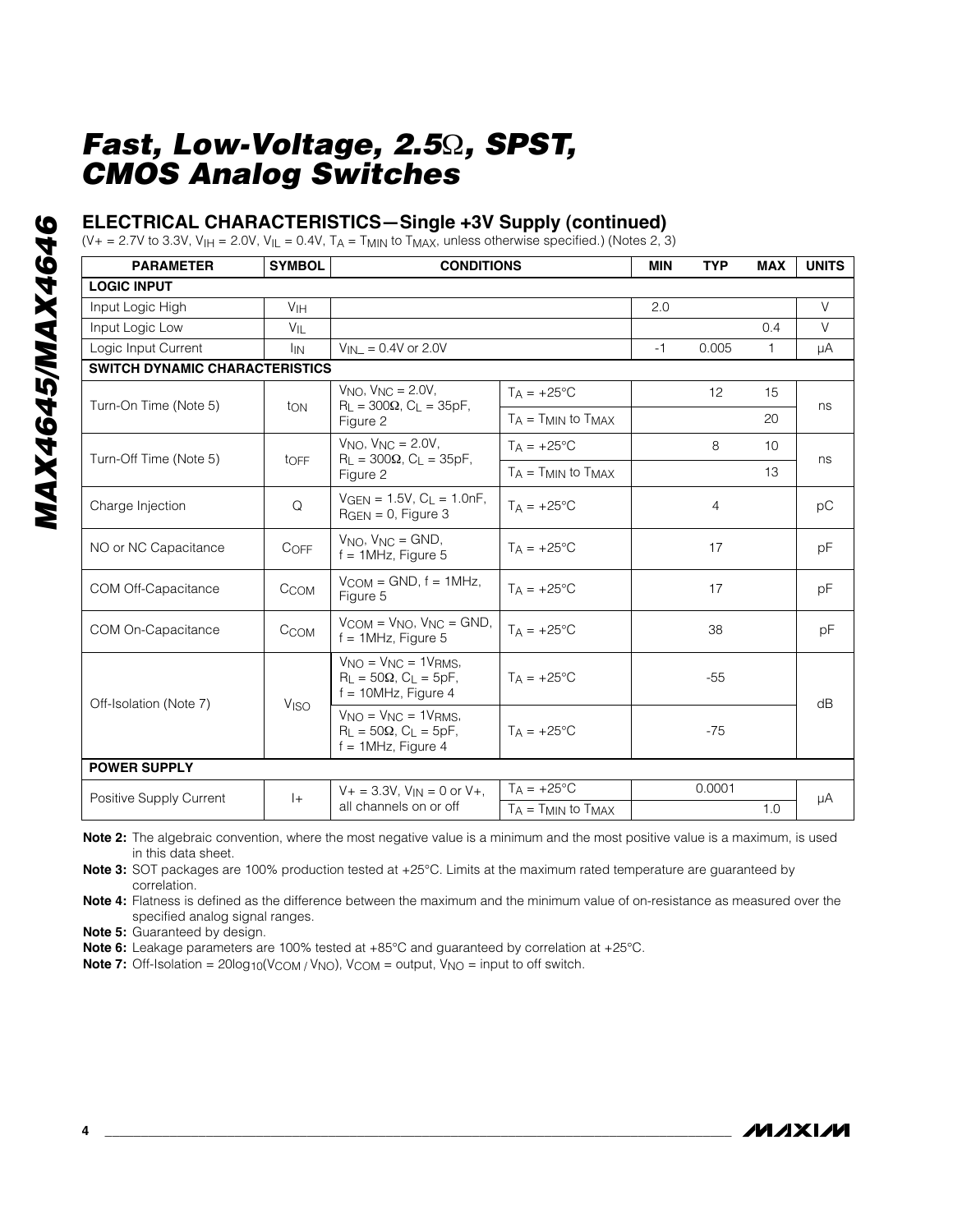## *\_\_\_\_\_\_\_\_\_\_\_\_\_\_\_\_\_\_\_\_\_\_\_\_\_\_\_\_\_\_\_\_\_\_\_\_\_\_\_\_\_\_Typical Operating Characteristics*



/VI/IXI/VI

 $(T_A = +25^{\circ}C$ , unless otherwise noted.)

*MAX4645/MAX4646*

**MAX4645/MAX4646**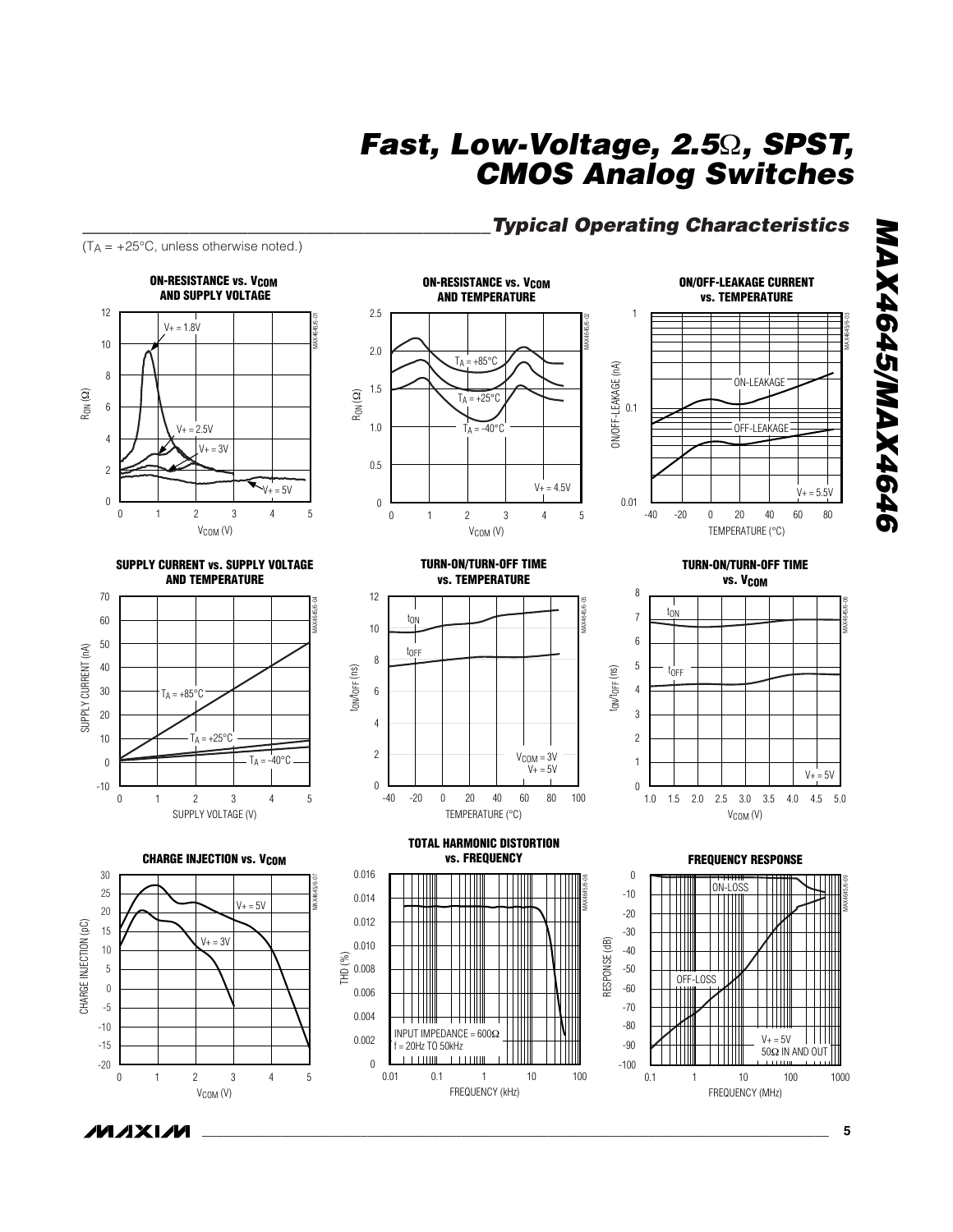### *Pin Description*

|                | <b>PIN</b>     |             |                |                |                |             |                                          |
|----------------|----------------|-------------|----------------|----------------|----------------|-------------|------------------------------------------|
|                | <b>MAX4645</b> |             |                | <b>MAX4646</b> |                | <b>NAME</b> | <b>FUNCTION</b>                          |
| <b>SOT23-5</b> | <b>SOT23-6</b> | <b>µMAX</b> | <b>SOT23-5</b> | <b>SOT23-6</b> | $\mu$ MAX      |             |                                          |
|                |                |             |                |                |                | <b>COM</b>  | Analog Switch Common Terminal            |
| 2              | 2              | 8           |                |                |                | <b>NO</b>   | Analog Switch Normally Open Terminal     |
|                |                |             | 2              | $\mathcal{P}$  | 8              | <b>NC</b>   | Analog Switch Normally Closed Terminal   |
| 3              | 3              |             | 3              | 3              |                | <b>GND</b>  | Ground                                   |
| $\overline{4}$ | 4              | 6           | 4              | 4              | 6              | IN          | Logic Control Input                      |
|                | 5              | 2.3.5       |                | 5              | 2, 3, 5        | N.C.        | No Connection. Not internally connected. |
| 5              | 6              | 4           | 5              | 6              | $\overline{4}$ | $V +$       | Positive Supply Voltage                  |

#### *Detailed Description*

The MAX4645/MAX4646 are low 2.5Ω max on-resistance (at  $V_+$  = 5V), low-voltage analog switches that operate from a +1.8V to +5.5V single supply. CMOS switch construction allows processing analog signals that are within the supply voltage range (GND to V+).

### *Applications Information*

Proper power-supply sequencing is recommended for all CMOS devices. Do not exceed the absolute maximum ratings because stresses beyond the listed ratings can cause permanent damage to the devices. Always sequence  $V+$  on first, followed by the logic inputs, NO, or COM. If power-supply sequencing is not possible, add two small signal diodes (D1, D2) in series with the supply pins for overvoltage protection (Figure 1). Adding these diodes reduces the analog signal by one diode drop below V+ and one diode drop above GND, but does not affect the low switch resistance and low leakage characteristics of the device. Device operation is unchanged, and the difference between V+ and GND should not exceed 6V.

Although it is not required, power-supply bypassing improves noise margin and prevents switching noise from propagating from the V+ supply to other components. A 0.1µF capacitor, connected from V+ to GND, is adequate for most applications.



*Figure 1. Overvoltage Protection Using Two External Blocking Diodes*

**MAXIM**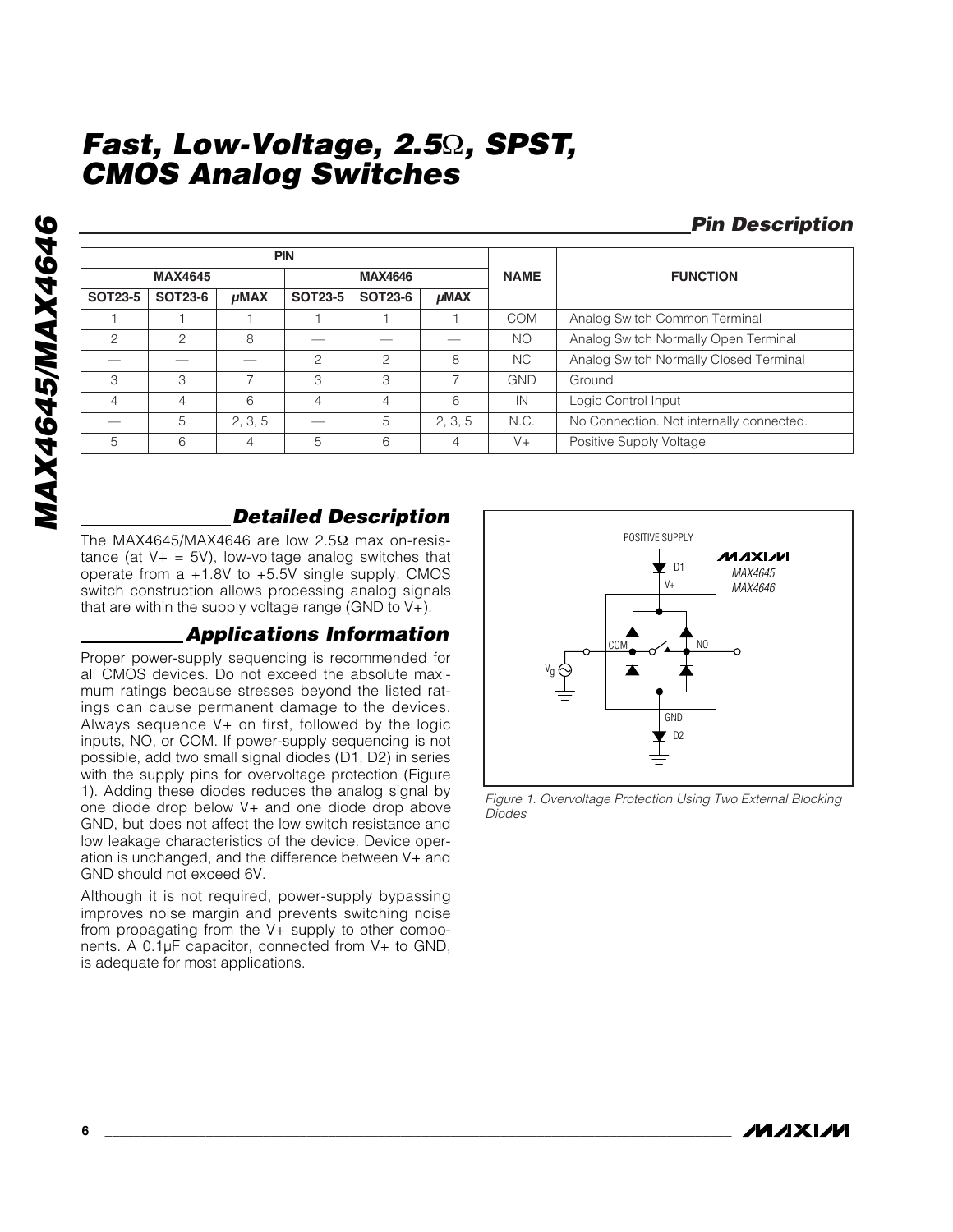## *Test Circuits/Timing Diagrams*



*Figure 2. Switching Time* 



**\_\_\_\_\_\_\_\_\_\_\_\_\_\_\_\_\_\_\_\_\_\_\_\_\_\_\_\_\_\_\_\_\_\_\_\_\_\_\_\_\_\_\_\_\_\_\_\_\_\_\_\_\_\_\_\_\_\_\_\_\_\_\_\_\_\_\_\_\_\_\_\_\_\_\_\_\_\_\_\_\_\_\_\_\_\_\_ 7**

*Figure 3. Charge Injection* 

*MAX4645/MAX4646*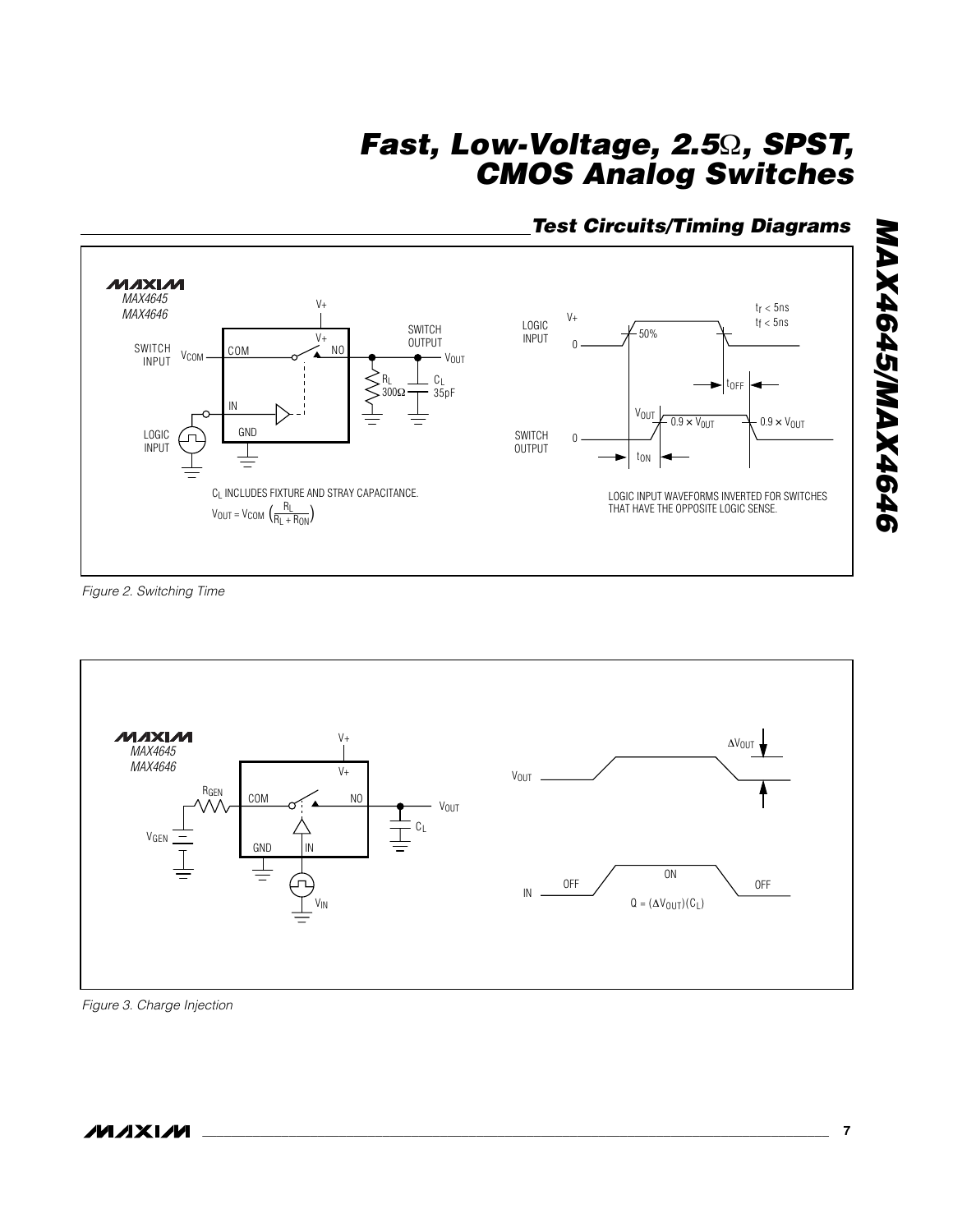



### *\_\_\_\_\_\_\_\_\_\_\_\_\_\_\_\_\_\_\_\_\_\_\_\_\_\_\_\_\_\_\_\_\_Test Circuits/Timing Diagrams (continued)*







### *Pin Configurations/Functional Diagrams/Truth Tables (continued)*

### *Chip Information*

TRANSISTOR COUNT: 50

*Figure 4. Off-Isolation/On-Channel Bandwidth*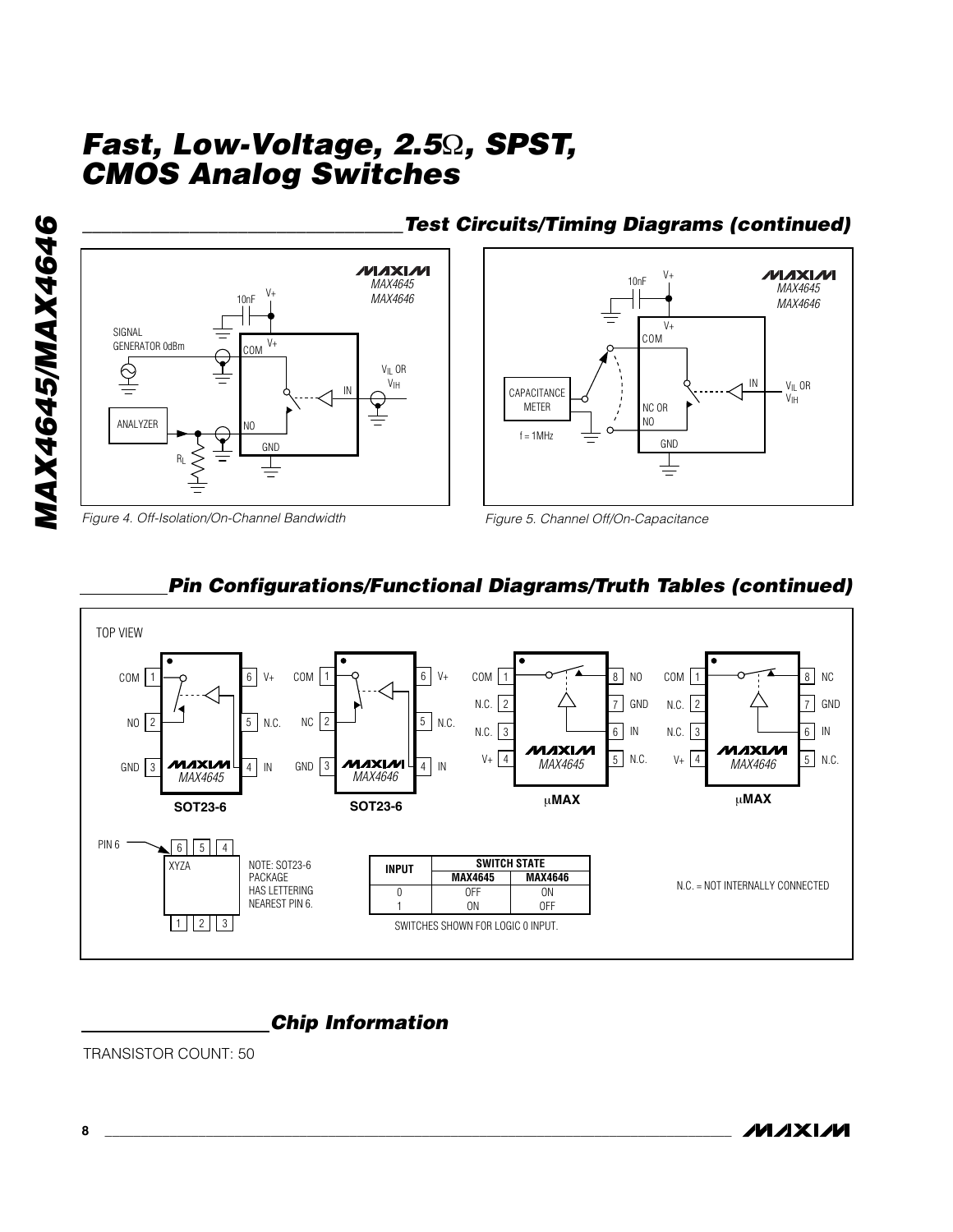### *Package Information*

(The package drawing(s) in this data sheet may not reflect the most current specifications. For the latest package outline information go to **www.maxim-ic.com/packages**.)

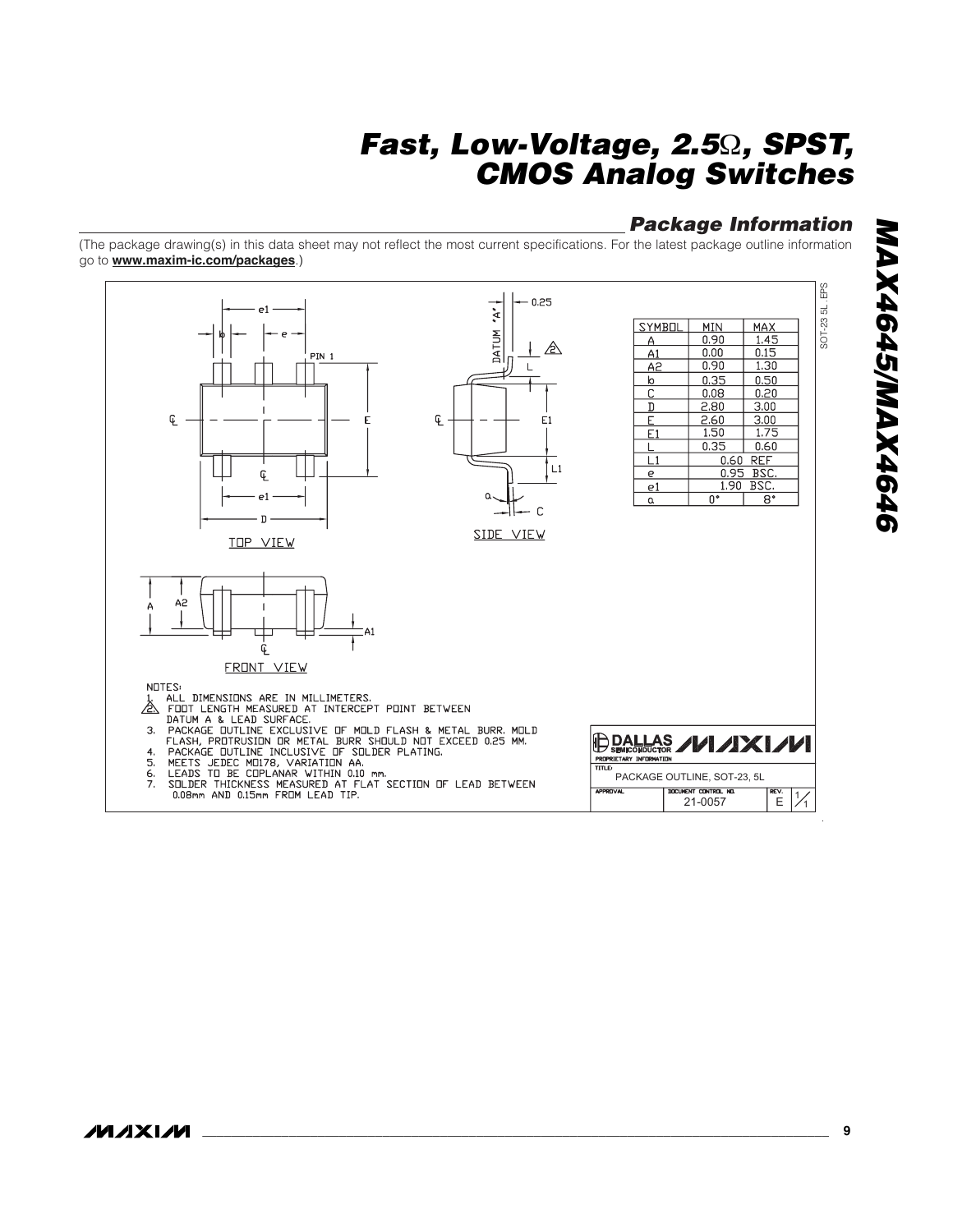## *Package Information (continued)*

(The package drawing(s) in this data sheet may not reflect the most current specifications. For the latest package outline information go to **www.maxim-ic.com/packages**.)



**MAX4645/MAX4646** *MAX4645/MAX4646*

**MAXIM**